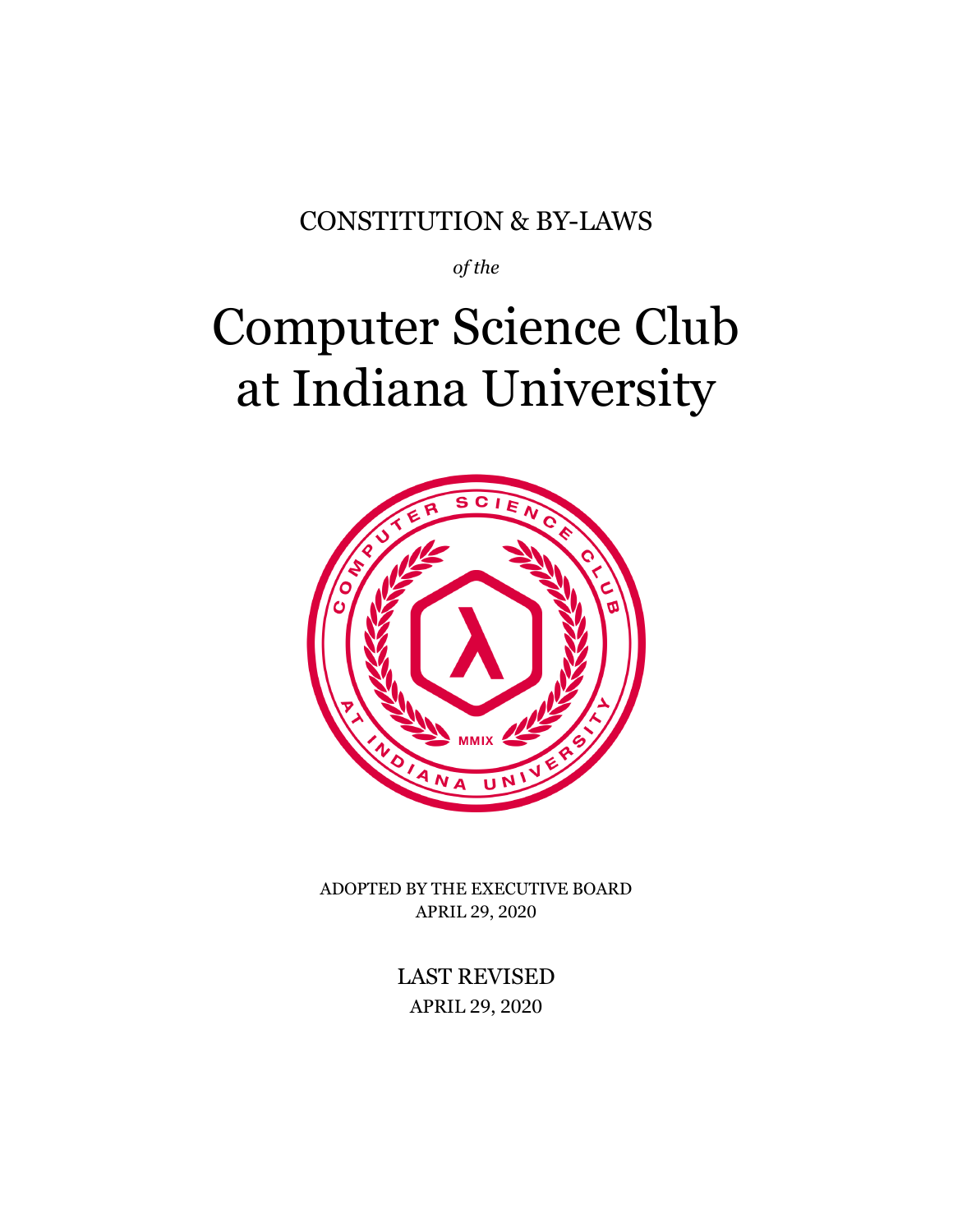### **Contents**

| Preamble                           | $\mathbf{1}$   |
|------------------------------------|----------------|
| Article I: Name                    | $\mathbf{1}$   |
| Article II: Objectives             | $\mathbf{1}$   |
| Article III: Membership            | $\mathbf{1}$   |
|                                    | $\mathbf{1}$   |
|                                    | $\overline{2}$ |
|                                    | $\overline{2}$ |
|                                    | 3              |
| <b>Article IV: Executive Board</b> | 3              |
|                                    | 3              |
|                                    | 3              |
|                                    | 3              |
|                                    | 6              |
|                                    | 6              |
|                                    | 6              |
| <b>Article V: Advisors</b>         | 7              |
|                                    | 7              |
|                                    | 7              |
| <b>Article VI: Activities</b>      | 8              |
|                                    | 8              |
|                                    | 8              |
| <b>Article VII: Policies</b>       | 8              |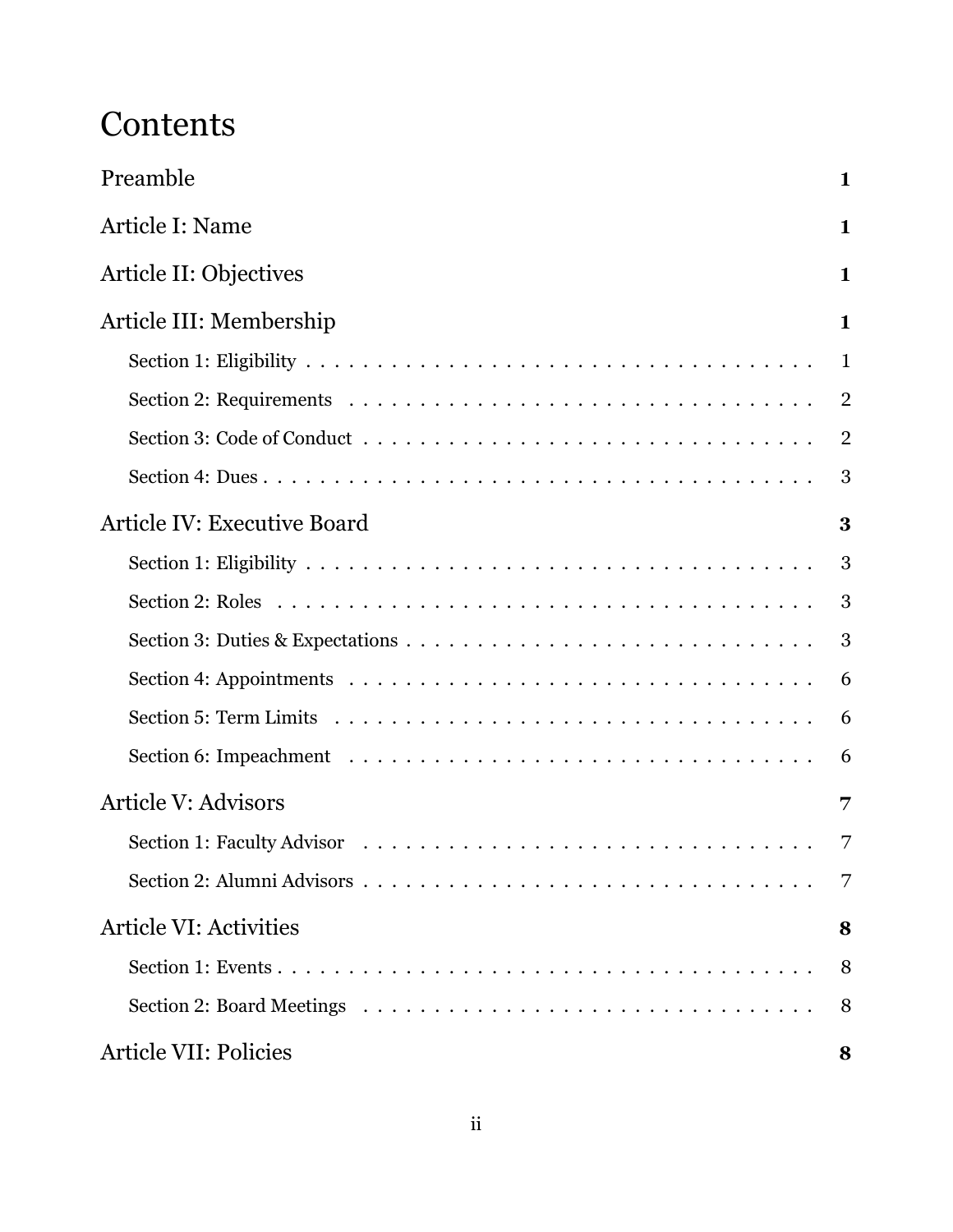|                          | $\overline{9}$ |
|--------------------------|----------------|
|                          | $\overline{9}$ |
|                          |                |
| Article VIII: Compliance | 10             |
|                          |                |
|                          |                |
|                          |                |
|                          |                |
|                          |                |
| Article IX: Amendments   | 10             |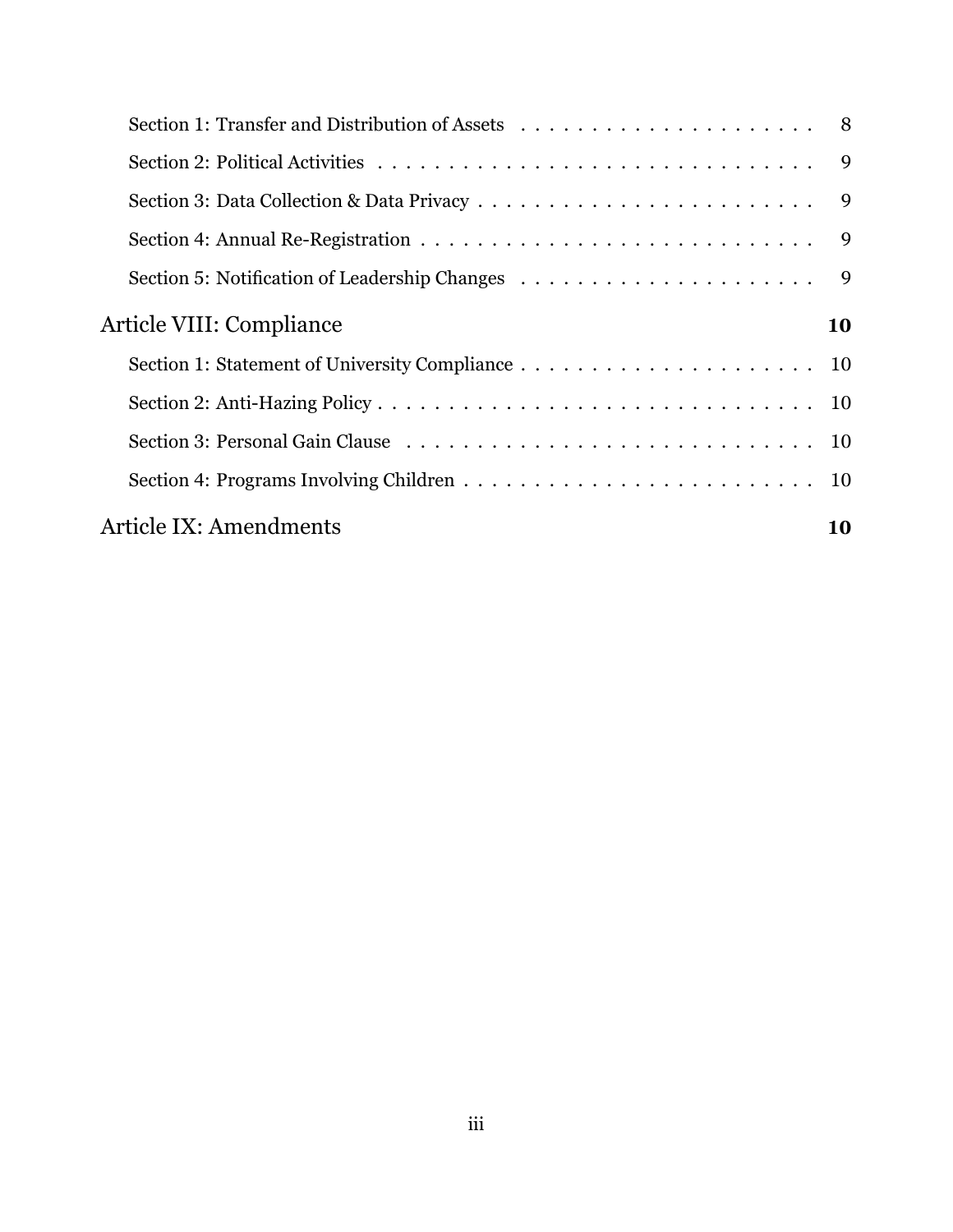### Preamble

We, the members of the Computer Science Club at Indiana University, hereby adopt and establish this Constitution to govern and serve as a guide to the operations within this organization.

### Article I: Name

The official name of this organization shall be the Computer Science Club at Indiana University, hereafter referred to as "the Club." Acceptable abbreviations of the Club's name include "Computer Science Club at IU," "CS Club at IU," "Computer Science Club," and "CS Club." The Club should never be referred to as "CSC."

### Article II: Objectives

The objectives of the Club are as follows:

- 1. To establish a community among students of Indiana University who are interested in the field of Computer Science that encourages social, academic, and professional growth;
- 2. To provide opportunities to learn and share information, and to develop skills crucial to the field of Computer Science;
- 3. To gather interest in the field of Computer Science among secondary and post-secondarylevel students alike.

## Article III: Membership

### Section 1: Eligibility

All undergraduate and graduate students enrolled at Indiana University Bloomington shall be eligible for membership in the Club, regardless of their ethnicity, nationality, religion, sex, gender identity/expression, sexual orientation, disability, or age.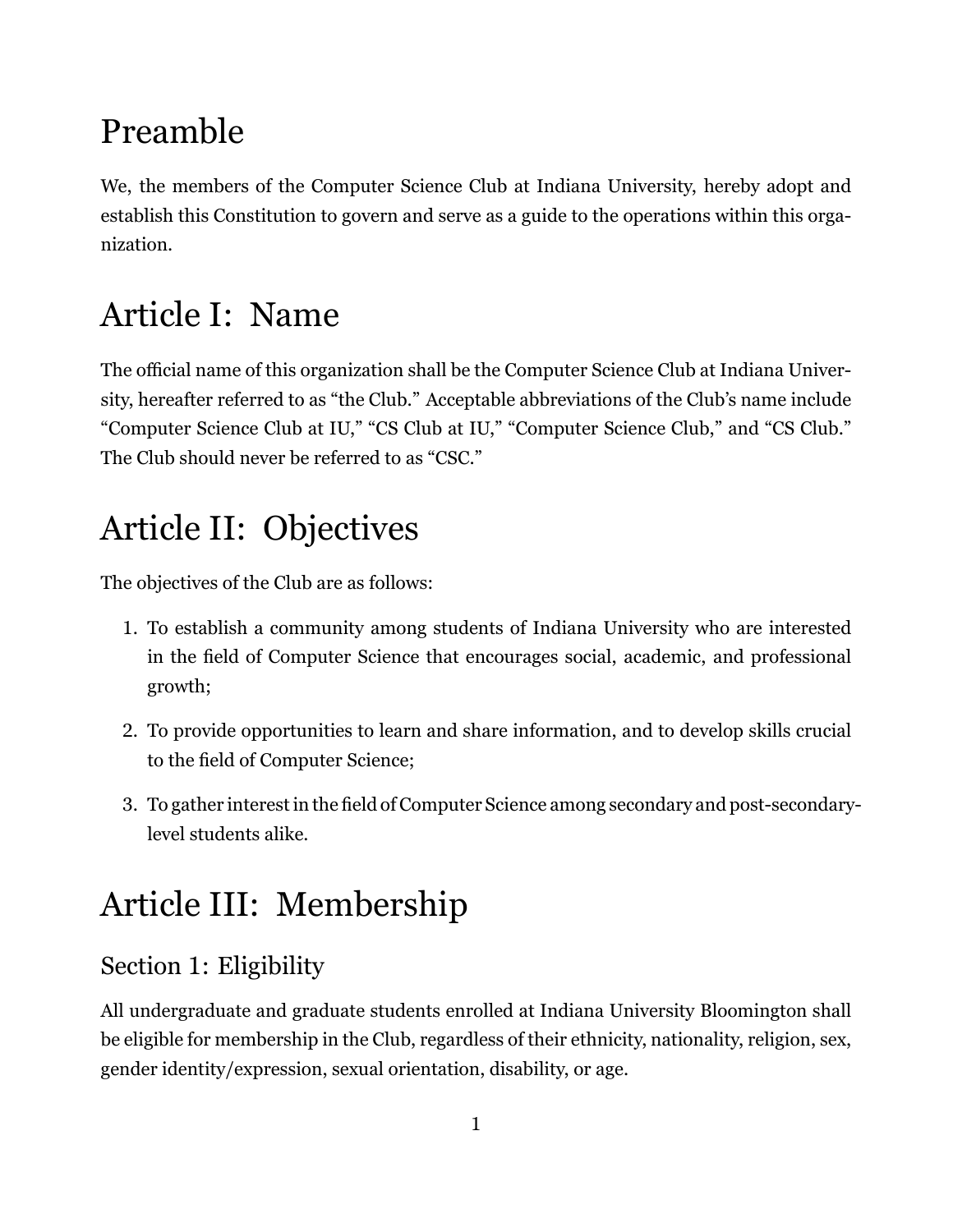#### Section 2: Requirements

To be considered a member of the Club, a student must meet the following criteria:

- 1. Be registered as a member on the Club's beINvolved roster.
- 2. Be subscribed to the Club's mailing list.
- 3. Be in good standing with the Club.

To be considered an "active" member of the Club, a student must meet the following additional criteria:

1. Attend at least one (1) meeting per semester, excluding the summer semester.

Members are considered to be in "good standing" if they adhere to all policies and bylaws defined by this Constitution. Students who are not in good standing shall be subject to barrier from entry to all Club activities and termination of membership.

#### Section 3: Code of Conduct

All members are expected to adhere to the following code of conduct, else their good standing with the Club is subject to revocation. Particularly, members should not:

- 1. Harass, discriminate against, or commit acts of violence toward other members of the Club.
- 2. Use their membership to advertise or sell products and services to other members of the Club without direct approval from leadership.
- 3. Use their membership to recruit members of the Club for another organization (including commercial entities) without direct approval from leadership.
- 4. Make false claims about active membership or participation within the Club as defined in Article III Section 2.

The issuing of warnings or revocation of good standing in regard to violations of this code are at the discretion of the Club's leadership.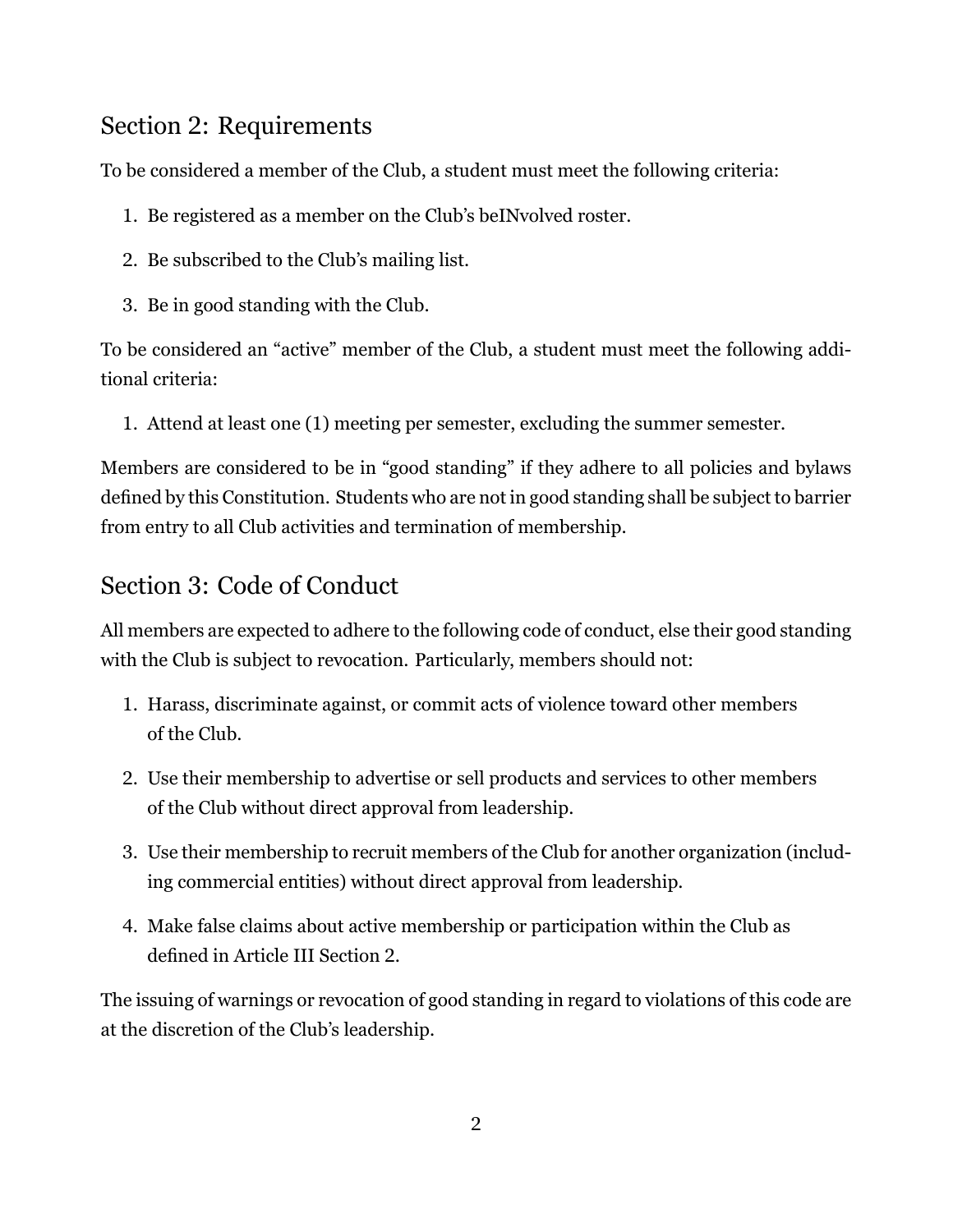#### Section 4: Dues

Members shall not be required to pay dues to retain their membership in the Club.

### Article IV: Executive Board

The Executive Board of the Club, hereafter referred to as "the Board," acts as the governing body of the Club and is responsible for operation of the Club and enforcement of the policies and bylaws defined in this Constitution.

#### Section 1: Eligibility

To be eligible for membership of the Board, a student must maintain an active membership status in the Club for at least one semester. The Board may use discretion to make exceptions to this rule when necessary.

#### Section 2: Roles

The Board shall consist of members who hold the following roles: President, Vice President, Director of Outreach, Director of Events, Director of Engagement, Director of Digital Marketing, Technical Content Producer, Treasurer, and Secretary. Each role shall be designated to one (1) member of the Board, with the exception of Technical Content Producer ("TCP"). Multiple TCPs may be appointed as needed.

#### Section 3: Duties & Expectations

Members of the Board who hold each of the roles defined in Section 2 shall have (but not be restricted to) the following duties:

- 1. President
	- Oversee the Club and ensure its smooth operation.
	- Define goals for the Board and steps that should be taken to meet those goals.
	- Preside over and create agendas for meetings of the Board.
	- Act as the liaison between the Club and other University-affiliated organizations.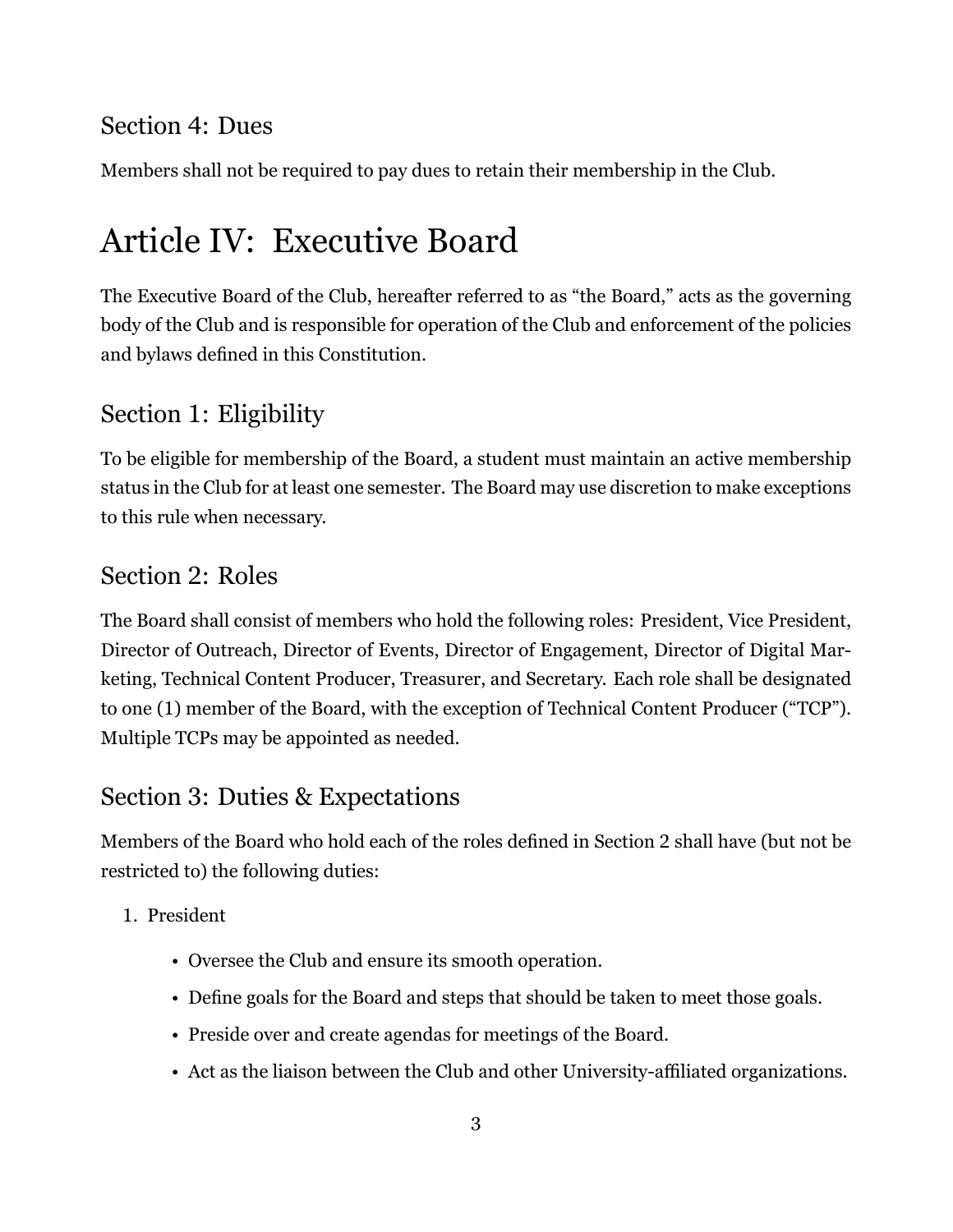- Approve budgets created by the Treasurer.
- Lead and assist other members of the Board to ensure fulfillment of duties.
- Ensure that this Constitution is properly observed and followed by all members of the Board.
- 2. Vice President
	- Advise and assist the President as necessary.
	- Perform the duties of the President in their absence.
	- Assume the role of President if it has become vacant with no pre-selected appointee to fill the vacancy.
	- Lead and assist other members of the Board to ensure fulfillment of duties.
- 3. Director of Outreach
	- Coordinate and maintain relationships with organizations outside of the University, such as employers or non-profit entities.
	- Develop campaigns to grow the Club's reach and promote its messages outside of the Luddy School.
- 4. Director of Events
	- Itemize tasks necessary to organize specific Club activities and delegate those tasks to the appropriate parties.
	- Maintain a schedule of the Club's upcoming events as well as a list of backup events that can easily be added to the schedule when necessary.
- 5. Director of Engagement
	- Engage and communicate with members of the Club directly and ensure their needs are met when appropriate. This includes, but is not limited to, gauging interest in and seeking suggestions for potential Club activities.
	- Keep track of attendance at Club activities and events. If attendance is kept via an electronic system, this includes operation and maintenance of that system.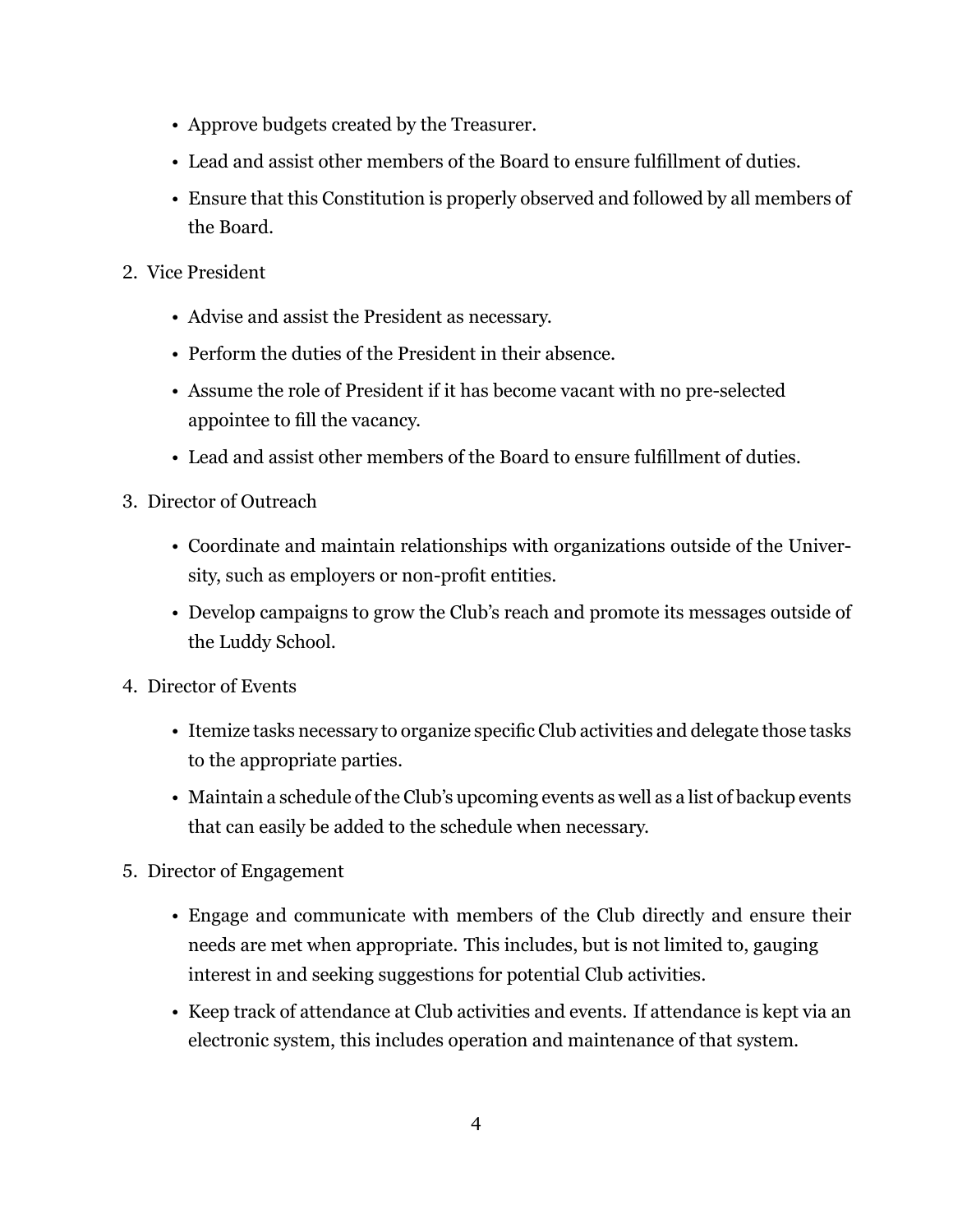- 6. Director of Digital Marketing
	- Develop digital marketing campaigns to increase member engagement online.
	- Maintain the Club's social media accounts.
	- Develop marketing materials according to the Club's design guidelines.
	- Coordinate with faculty and staff to have materials published via official channels where necessary.
	- Print and distribute physical flyers when necessary.
- 7. Technical Content Producer
	- Coordinate with the Director of Events and Director of Engagement to solidify potential hands-on activities such as workshops and competitions based on the feasibility of implementation.
	- Develop technical curriculum/literature for hands-on activities as previously mentioned and lead said activities.
- 8. Treasurer
	- Coordinate with all members of the Board to determine the financial needs of the Club on an annual basis.
	- Coordinate with the Luddy Office of Student Engagement ("OSE") to determine what resources are available to meet the Club's needs.
	- Draft and submit budgets to the President for approval, then submit approved budgets to the OSE.
	- When necessary, coordinate with both the Board and the OSE to arrange fundraising opportunities to clear deficits in the Club's spending account.

#### 9. Secretary

- Assist the President with preparing agendas for Board meetings.
- Ensure that members of the Board are aware of upcoming meeting dates and times.
- Take minutes at Board meetings and recount the minutes of the previous meeting.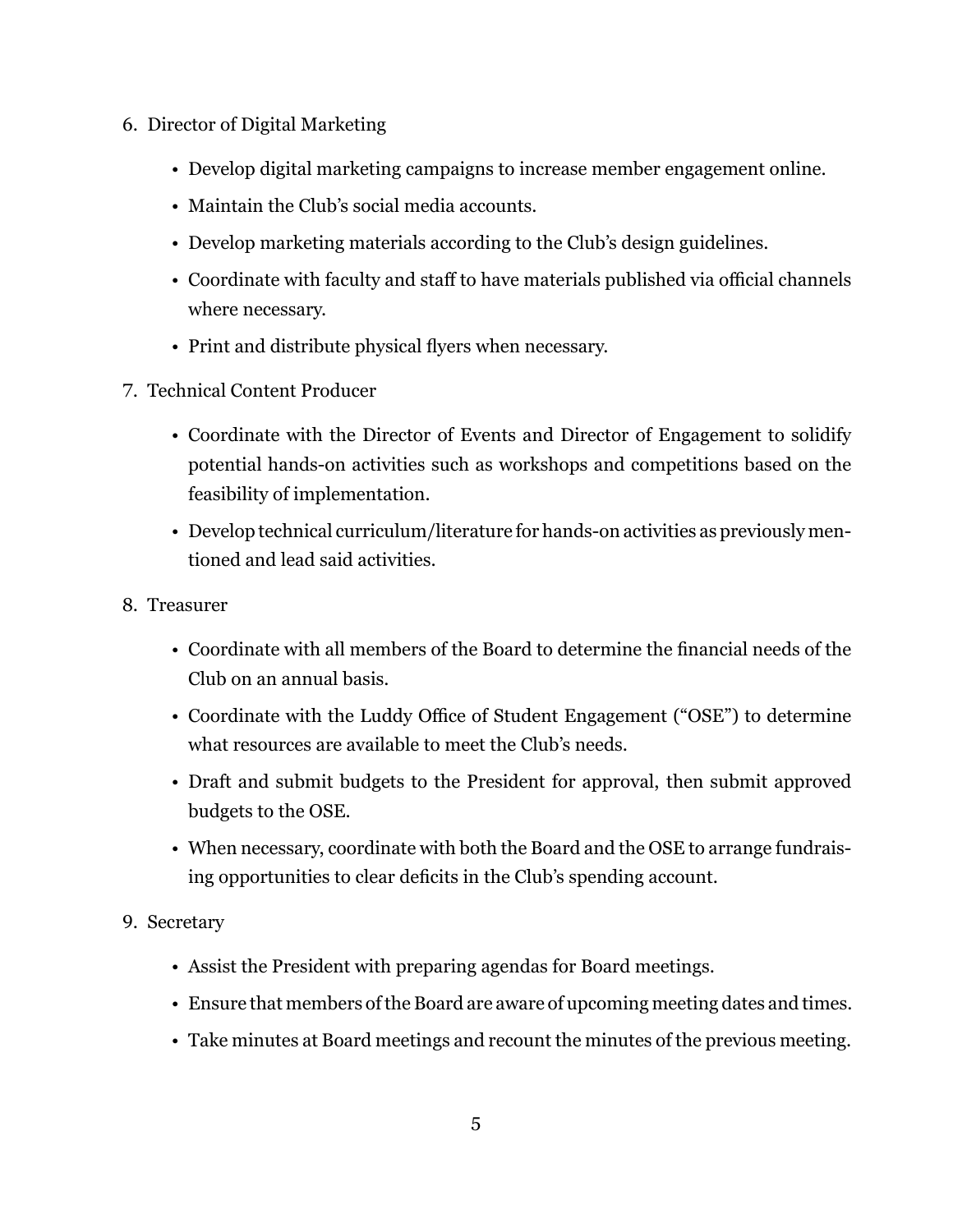- Keep the Club's documents and related materials organized and manage Board members' access to those materials.
- Book rooms and spaces promptly in accordance with the Club's event schedule.

In addition to the duties outlined above, all members of the Board are expected to do the following:

- 1. Adhere to the Code of Conduct outlined in Article III Section 3.
- 2. Attend all Board meetings when able.
- 3. Ensure that other members of the Board are fulfilling their duties.
- 4. Speak up when issues are seen with the operation of the Club and the actions of the Board.
- 5. Act as a role model both for members of the Club and the IU community at large.

#### Section 4: Appointments

To be appointed to the Board, an eligible member of the Club as defined in Article IV Section 1 must be nominated by the President and confirmed by the rest of the Board via a unanimous vote. The Board shall be allowed time to interview and examine the nominee before a vote is held. If a consensus cannot be reached, the Board may debate until one is reached or request a different nominee. This procedure also applies to the appointment of a new President if the incumbent will not be retaining their role the following semester.

#### Section 5: Term Limits

Members of the Board shall not be subjected to term limits. Each semester, current members of the Board shall be allowed to retain their roles unless they are impeached, choose to resign, or have graduated, at which point a new member should be appointed to fill that vacancy.

#### Section 6: Impeachment

The Board may impeach and remove any of its members via a 2/3 majority vote if it has been determined that said member has committed any of the following offenses: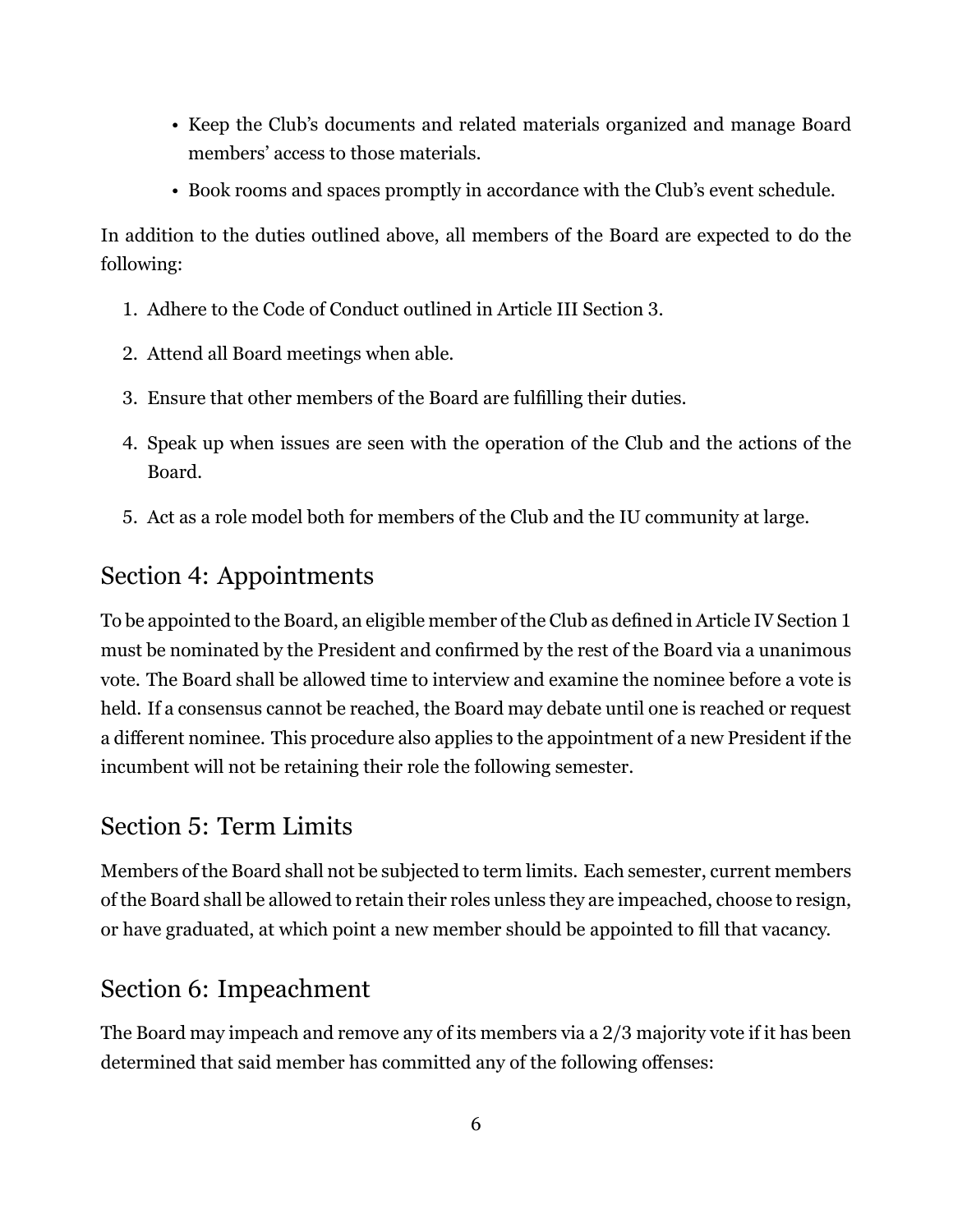- 1. Broken any of the policies or bylaws outlined by this Constitution.
- 2. Taken an action without approval of the Board that would otherwise require it.
- 3. Abused their role for personal, political, or financial gain.
- 4. Appropriated or misused club funds for uses not related to the Club's activities.
- 5. Failed to perform their duties and/or responsibilities as outlined by this Constitution.

A request to initiate the impeachment process must be presented in writing at an official Board meeting. The written request must include a list of grievances.

### Article V: Advisors

In addition to the Executive Board, the Club's leadership should include advisors who serve to guide the club and provide resources to the Board when necessary. Advisors are not considered to be members of the Executive Board and do not have voting rights.

#### Section 1: Faculty Advisor

The club is assigned a Faculty Advisor from the University. Responsibilities of the Faculty Advisor are as follows:

- 1. Attendance at Board meetings at the request of one or more members of the Board.
- 2. Oversight of the Club's spending.
- 3. Representation of the Club's interests within the University.

#### Section 2: Alumni Advisors

The Executive Board may choose to appoint one or more previous members of the Board who have since graduated to assist with operation of the Club as Alumni Advisors. This role may include duties such as giving informal advice, providing external resources, or granting access to one's professional network for use by the Board. A list of current Alumni Advisors should be maintained publicly, but their duties may be communicated informally and do not require documentation.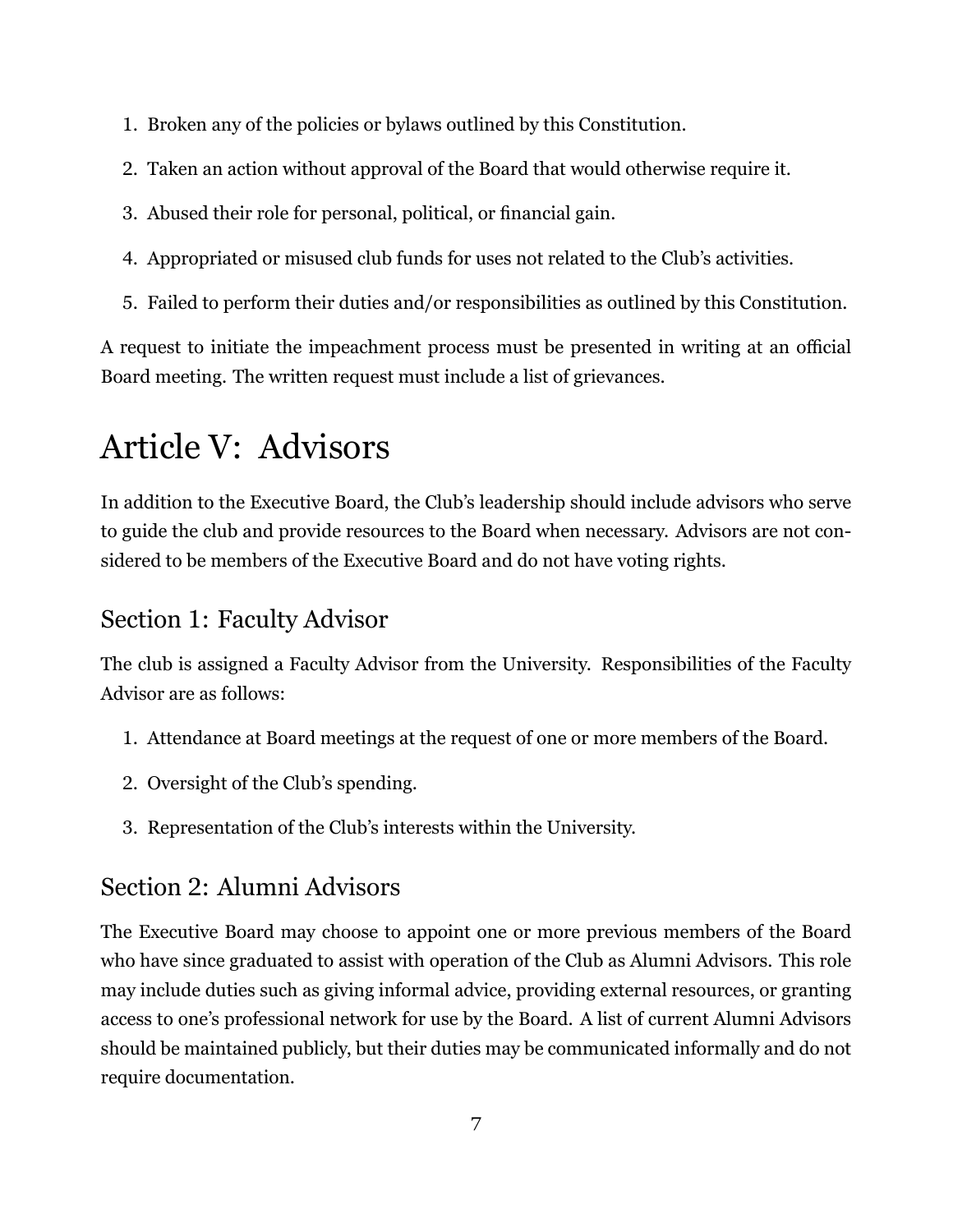### Article VI: Activities

#### Section 1: Events

An event includes any Club activity that is open to all members of the Club and possibly the public. These events shall be held weekly, serve the objectives outlined in Article II, and be organized by the appropriate parties as outlined in Article IV. Events shall not be held on the following days:

- 1. Official University holidays and breaks as defined by the Office of the Registrar.
- 2. Days during the week in which final exams take place.
- 3. Days during a week before the week in which final exams take place ("dead week"), unless the event is considered "low-stakes" and meant to be an opportunity for relaxation.
- 4. Any day on which a large gathering of people would violate any current laws or University guidelines/policies.

#### Section 2: Board Meetings

Meetings including all members of the Executive Board and optionally the Club's advisors should be held every two (2) weeks to discuss the Club's current progress, revise the event schedule, and plan new events for weeks that have not been put onto the schedule yet. The President may also call an impromptu Board meeting if no less than 48 hours notice is given to the rest of the Board.

### Article VII: Policies

The club, in its operation and actions, shall adhere to the following policies.

#### Section 1: Transfer and Distribution of Assets

The Club shall never be operated in a for-profit manner or for the financial gain or profit of any private individual. Any transfer of assets, liquid or non-liquid, from the Club to another entity should be strictly for the direct benefit of the Club's members and should be approved by both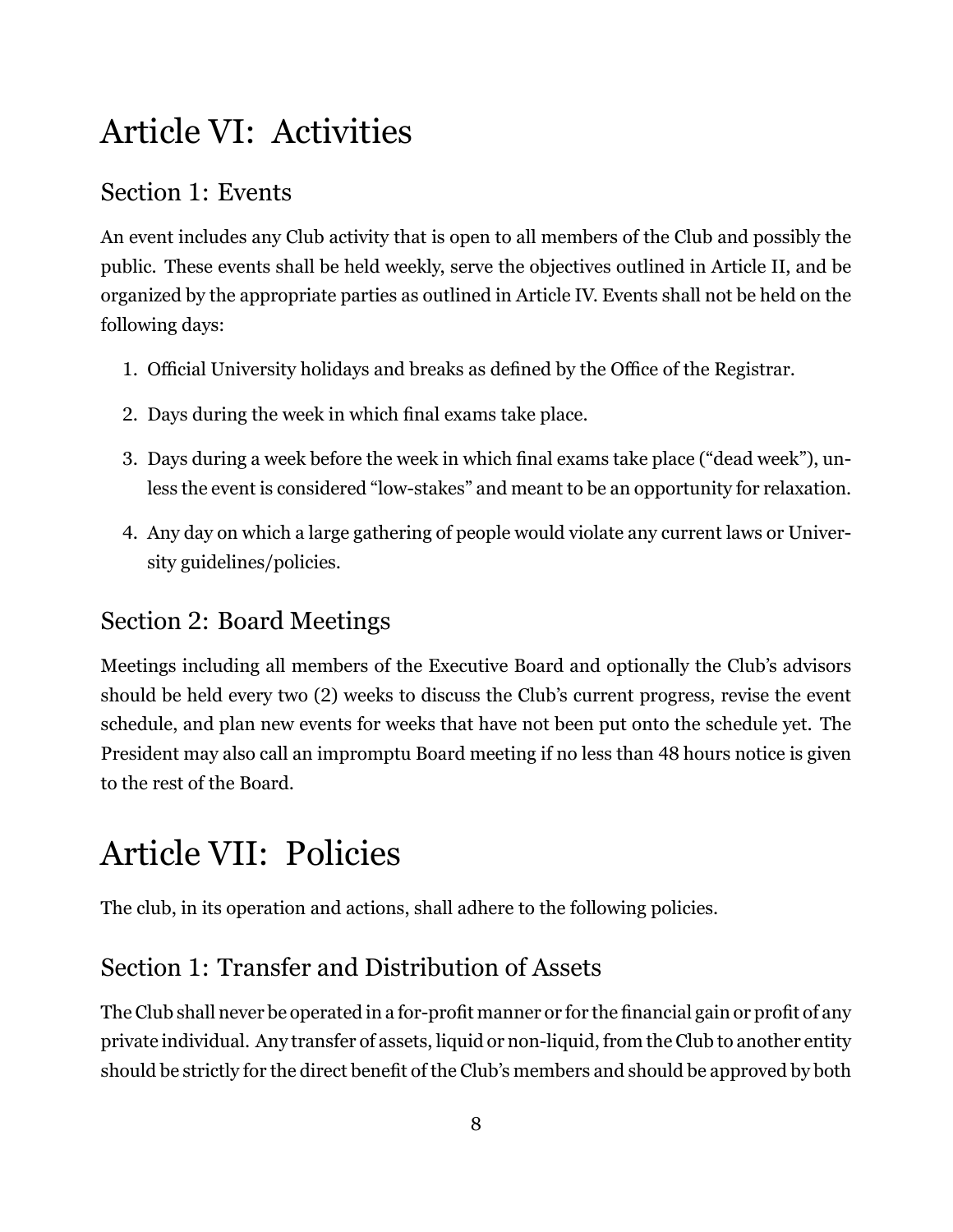the Executive Board and the Luddy Office of Student Engagement. Members of the Board shall not take personal possession of any of the Club's assets unless the assets are available and unrestricted to all members of the Club, such as Club merchandise and refreshments at events.

#### Section 2: Political Activities

The Club shall never participate in the political campaign of any candidate for public office, attempt to influence legislation or public policy, distribute or publish propaganda, or engage in any activities considered to be of a political nature. No assets of the Club shall be transferred to or used for the benefit of any organization that engages in the previously mentioned activities.

#### Section 3: Data Collection & Data Privacy

It may be useful for the Club to collect data on its members to understand demographics and analyze participation. This shall only include data that is freely shared with the Club via registration on the official roster, optional surveys sent to members via e-mail, and attendance forms. This data shall never be shared with any entity or individual outside of the Club or used for purposes unrelated to the Club's mission.

#### Section 4: Annual Re-Registration

The Club must re-register its status as an organization each academic year with the University. This shall be done by the person who will be the top-ranking member of the Executive Board during the academic year in question.

#### Section 5: Notification of Leadership Changes

At the beginning of each semester, the Luddy Office of Student Engagement shall be notified of changes to the Executive Board's membership and be provided with the contact information of all new members.